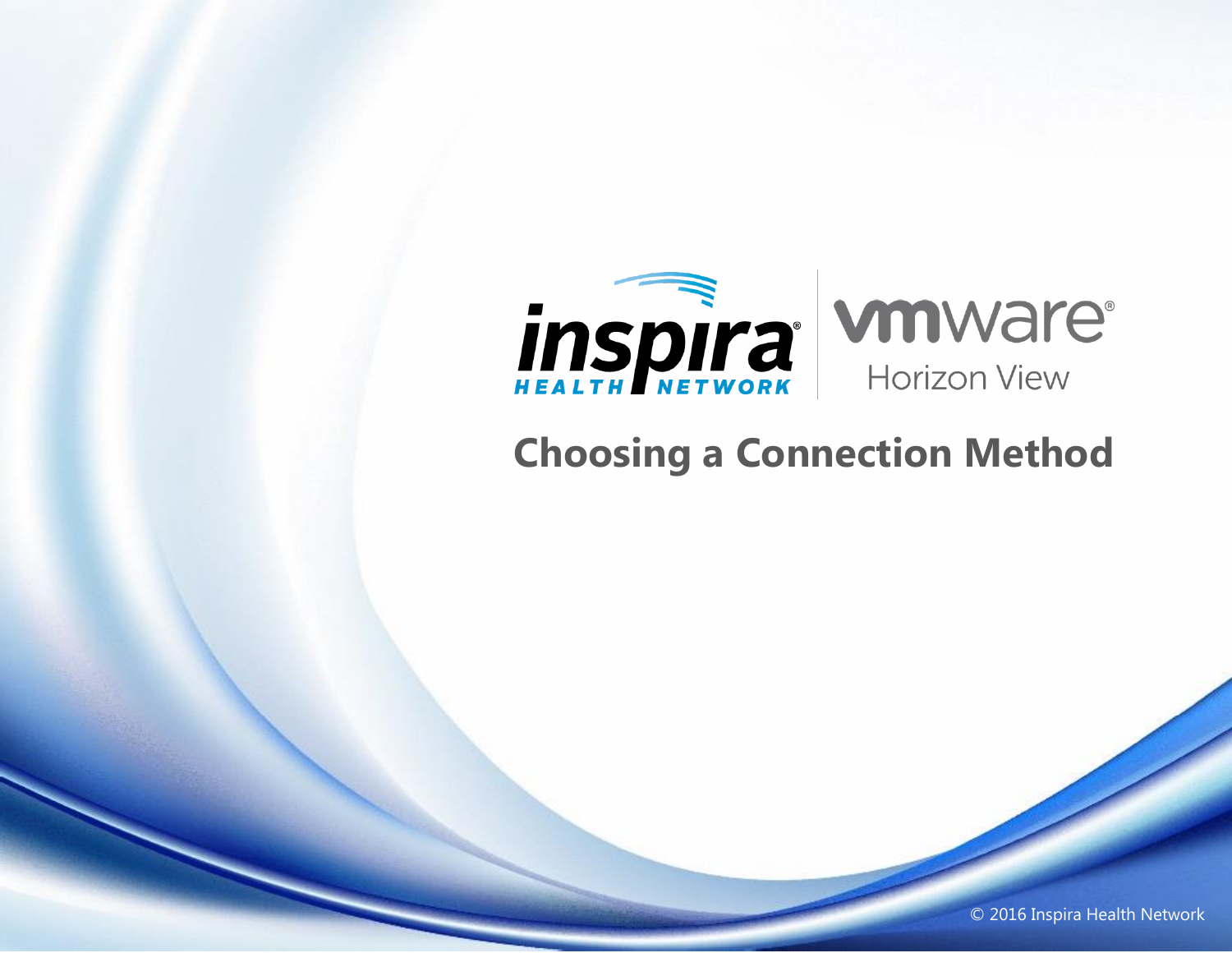## **Which Connection Method Should I Choose?**

Before you connect to your desktop using WMware Horizon, you will be asked to **choose one of the following connection methods**:

> VMware Horizon **Client** *or* VMware Horizon **HTML Access**

To determine which connection method to use, review the two statements below and follow the method suggestion.

- **1.** I am on a **private/personal** computer **and/or I need to print**. **If true**, use the connection method **1** VMwware Horizon **Client**.
- **2.** I am on a **public/shared** computer and **do NOT** need to print. **If true**, use the connection method **2** VMwware Horizon **HTML Access**.

When you have determined which connection method to use, select the corresponding icon on the landing page.

If you choose to connect via the VMware Horizon **Client**, access the **Installation Guide link** on the **landing page** for downloading instructions.





Still unsure of which connection method to use? Navigate to **page 3** of this document for a comprehensive comparison chart of the two methods.